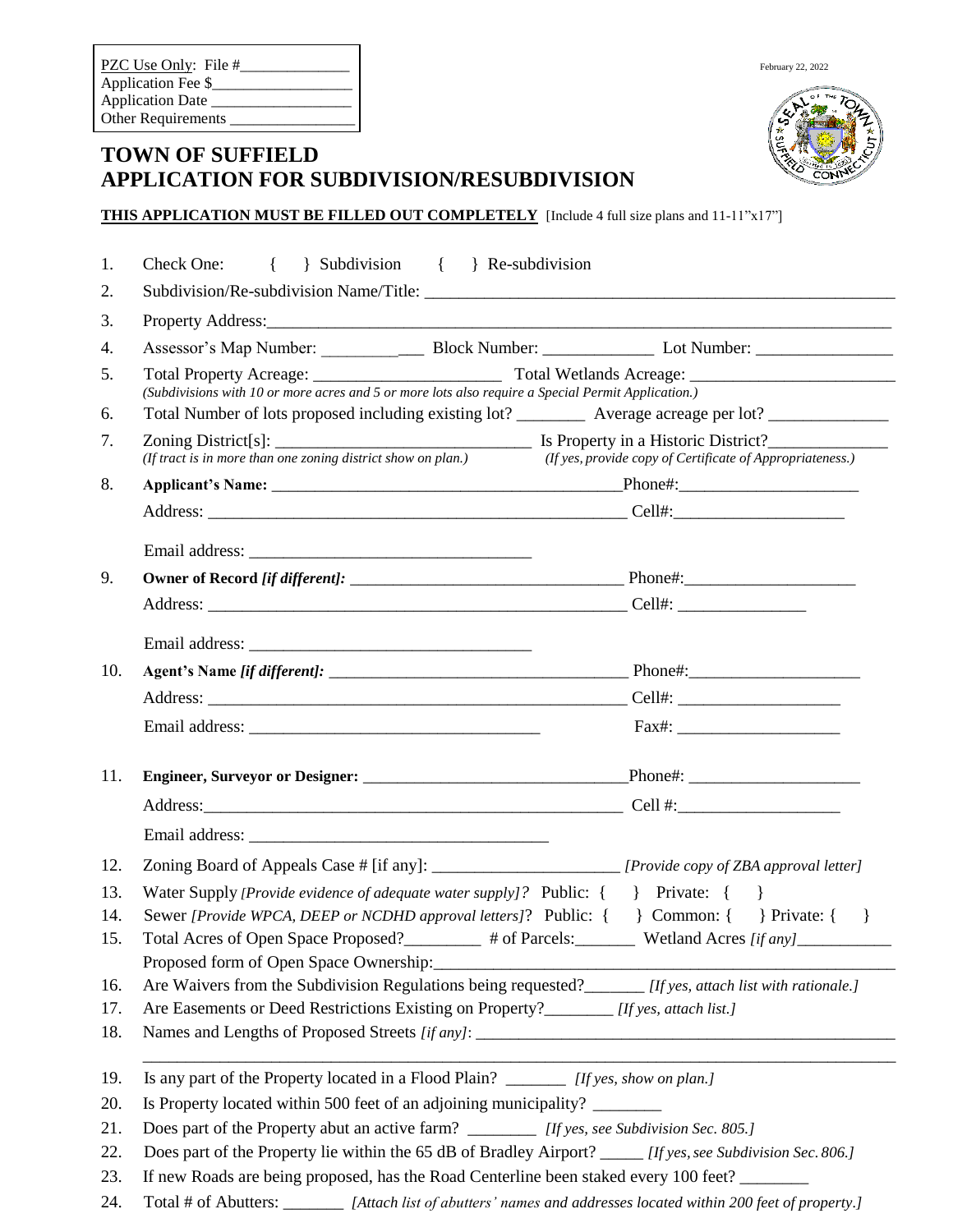- 25. Application Fee included: \$\_\_\_\_\_\_\_\_\_\_\_\_\_\_\_\_\_\_\_\_ *[Checks must be made out to "Town of Suffield".] (\$300.00 per lot [minimum of \$600.00] plus \$60 DEEP fee and \$1 per linear foot of new roadway.)*
- 26. By signing this application I am certifying that the above information is correct and that I have submitted all required documentation and am in compliance with the Town of Suffield Subdivision Regulations. I hereby authorize the Planning and Zoning Commission and their staff to enter upon the property shown on the enforcement and administration of the Town of Suffield Subdivision Regulations.

| Record Owner Signature:                           | Date: |
|---------------------------------------------------|-------|
| Applicant Signature [if other than Record Owner]: | Date: |

### **APPLICATION SUBMITTAL REQUIREMENTS CHECKLIST**

All applications/plans must contain all of the requirements found in the Town of Suffield Subdivision Regulations, including but not limited to the following item below.

**Instructions: Check all items included in your application and return with application.**

- { } Centerline of all proposed streets staked 100-feet apart with centerline stations marked.
- { } Four [4] full-size plans and eleven [11] reduced 11" x 17" copies of plans.
- { } Copies of all Conservation Commission, North Central District Health Department and Historic District Commission approval letters.
- { } Copies of all drainage reports, traffic studies, and environmental studies related to project.
- { } Locations, boundaries and areas of all lots (proposed and existing), adjacent streets or ways, and the locations and owners' names for all adjacent properties.
- { } Locations and outlines of all existing buildings, wetlands, waterways and other significant site features *[stone walls, 24" diameter trees, fences, etc.]* within 200 feet adjacent to proposal.
- { } Existing and proposed topography, including contours, locations of wetlands, streams, waterbodies, drainage swales, areas subject to flooding and unique natural land features.
- { } Existing and proposed structures, including dimensions and elevations.
- { Locations of parking, driveways, sidewalks and access and egress points.
- { } Locations and descriptions of all proposed sewage treatment systems, water supply, storm drainage, and utilities.
- { } Proposed landscape features including the locations and descriptions of screening, fencing and plantings including a street tree plan.
- { } Proposed agricultural buffers and conservation easements**.**
- { Location of proposed streets and traffic signs.
- { Location and description of proposed open space and recreation areas.
- } Identification of trees 18" in diameter or larger or any unusual species.
- { } Locations and elevations of Flood Hazard/Flood Plain on property.
- { learnification of natural aquifers and necessary aquifer protection.
- { } Tabular summary to include proposed and required lot area and frontage for each lot; total land area, including ratio of wetlands to non-wetlands; percentage and area of proposed open space, including ration of open space wetlands to non-wetlands; and the average lot area proposed.
- { } Copy of percolation test results [*if applicable].*
- { } Storm drainage; pre and post development areas and calculations
- { } Erosion and sedimentation plan and narrative.
- { } List of all proposed waivers from the Zoning Regulations and rationale for each.
- { } North point, scale of map and date.
- { } Master development sketch.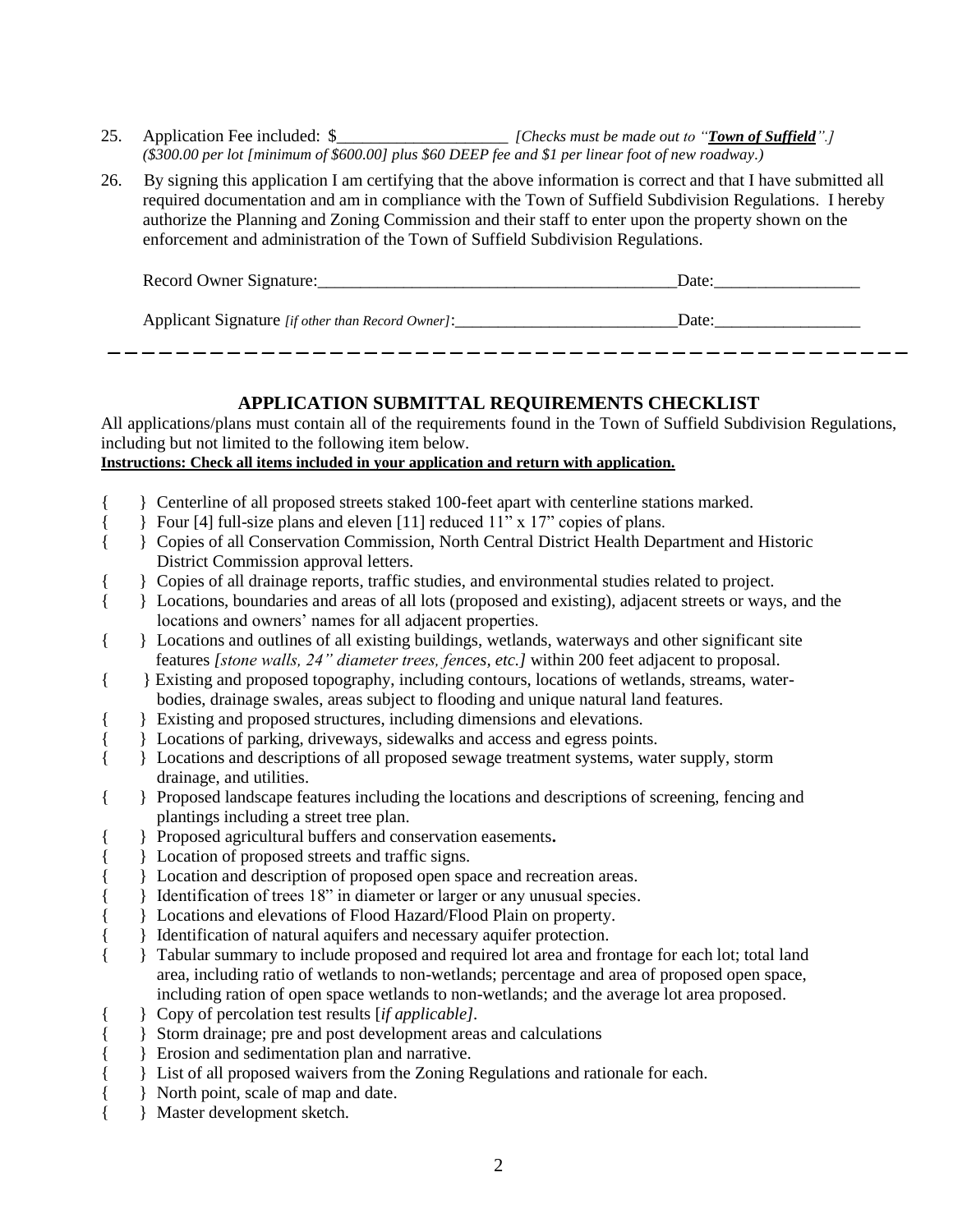#### **OPEN SPACE**

In accordance with Subdivision Section 800, the conveyance of open space or a fee-in-lieu of open space *[except when a subdivision is transferred to a family member for no consideration]* is required when subdividing land in Suffield.

#### **PRIOR TO APPLICATION**

All Applicant's are strongly encouraged to meet with the Director of Planning & Development (860-668-3848) to discuss issues related to open space design, waivers from the Subdivision Regulations, requirements for special studies *[i.e., traffic, drainage, other],* and other issues specific to an application **prior to application!**

Signature Block and Expiration Date notes are required to be placed on each page of the mylars (See sample below) and on the cover sheet of paper copies.

| <b>APPROVED</b>                    | <b>DATE</b> |
|------------------------------------|-------------|
| Chairman                           |             |
| Secretary                          |             |
| Director of Planning & Development |             |
| Town Engineer                      |             |

## SUFFIELD PLANNING & ZONING Commission – Expiration Date Of Approval \_\_\_\_\_\_\_\_\_\_\_\_\_\_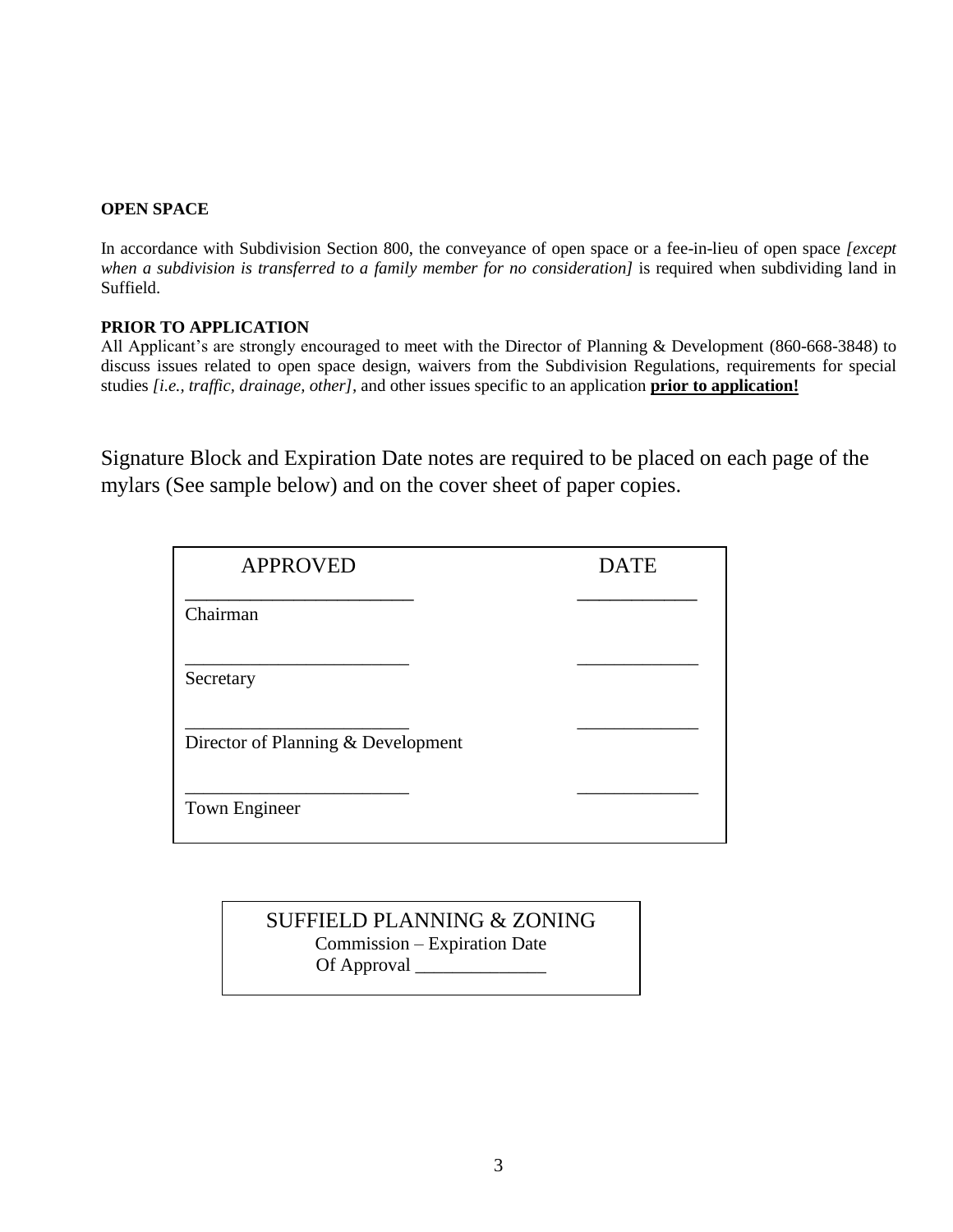## **TOWN OF SUFFIELD FEE IN LIEU OF OPEN SPACE PROCEDURE**

The applicant proposes a real estate appraiser to the Suffield Planning and Zoning Commission to determine the fee in lieu of open space.

Upon approval from the Suffield Planning and Zoning Commission, the applicant hires the proposed real estate appraiser to determine the amount of the fee in accordance with Section 804 of the Suffield Subdivision Regulations.

The estimate of the fee is submitted to the Suffield Planning and Zoning Commission, which sets the amount at a meeting. Written notice of the fee is sent to the applicant and a proportional amount of the fee is paid to the Town of Suffield at the sale of each new lot in the subdivision.

Lots with existing structures are not included in the fee determination.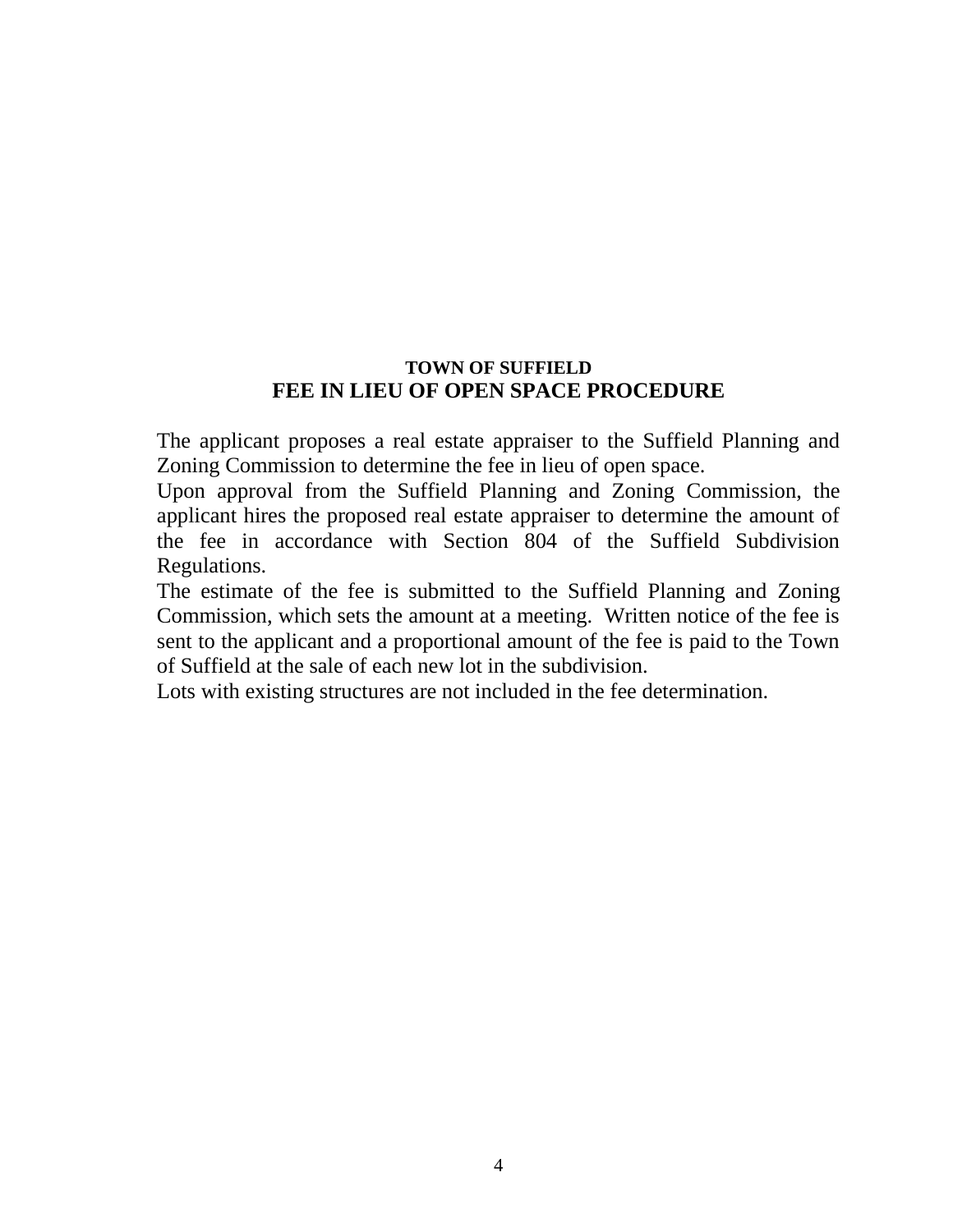# *NOTICE*

*SITE PLAN APPLICATIONS THAT DO NOT REQUIRE A PUBLIC HEARING MUST BE SUBMITTED TO THE P&Z OFFICE AT LEAST (10) DAYS PRIOR TO THE SCHEDULED MEETING IN ORDER TO GIVE STAFF AND MEMBERS OF THE COMMISSION TIME TO REVIEW SUCH INFORMATION. THIS CAN AVOID ACTION ON YOUR PROPOSAL BEING DELAYED TO A SUBSEQUENT MEETING.*